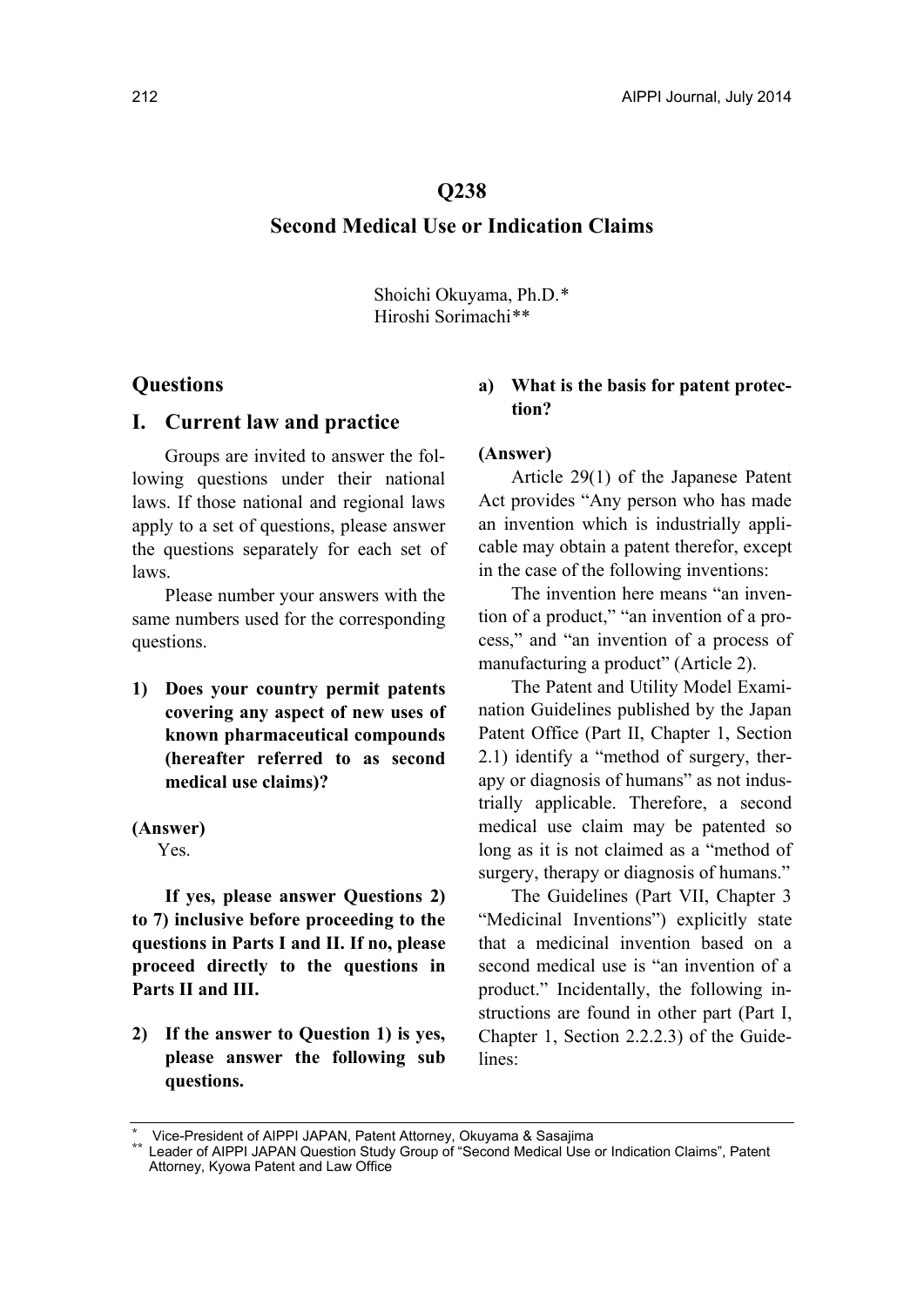*"Use" is interpreted as a term meaning a method for using things which is categorized into "a process." (e.g. "Use of substance X as an insecticide" is interpreted as "method for using substance X as an insecticide." Also, "Use of substance X for the manufacture of a medicament for therapeutic application Y" is interpreted as "method for using substance X for the manufacture of a medicament for therapeutic application Y.")* 

According to the JPO's practice, a patent may be granted to even a Swisstype claim or a claim in which a second medical use is identified in a method of manufacture, provided the other requirements are met. In fact, there exist many Japanese patents involving such types of claims.

In the enforcement phase, however, such Swiss-type use claim or method of manufacture claim often gives rise to a controversy over the scope of protection. Therefore, it is considered advisable to claim such an invention as a product according to the Japanese practice. For this reason, we answer the questions hereinafter on the assumption that a second medical use is claimed as a product.

**b) What types of second medical use are patentable? See, for example, paragraphs 14) - 17) above/WGLs.** 

## **(Answer)**

According to the Examination Guidelines, second medical use inventions are broadly classified into two types:

One type is a pharmaceutical invention related to a known compound. A pharmaceutical invention which relates to a second medical use or which is intended for a different disease may be patentable. This corresponds to 15) WGLs.

The other type is a pharmaceutical product that uses the same active component as an existing drug for the same indication, but with a particular dosage and/or administration method. If such dosage and/or administration produces a striking effect beyond expectation of the one skilled in the art, then this invention may be patentable. This second type corresponds to 17) WGLs.

**c) Are any types of second medical use impermissible subject matter? See, for example, paragraphs 14) - 17) above/WGLs.** 

### **(Answer)**

There is no type of second medical use that is impermissible as a subject matter.

**d) What forms of second medical use claims are permissible? See, for example, paragraphs 26) - 33) above/ WGLs.** 

### **(Answer)**

A typical permissible claim would be "a pharmaceutical for treatment of disease Y comprising compound X." Other examples include "a disease Z drug," "a composition for treatment of disease Y," and "a treatment kit for disease W."

A claim which identifies a combination of two or more active ingredients, and one which identifies a manner of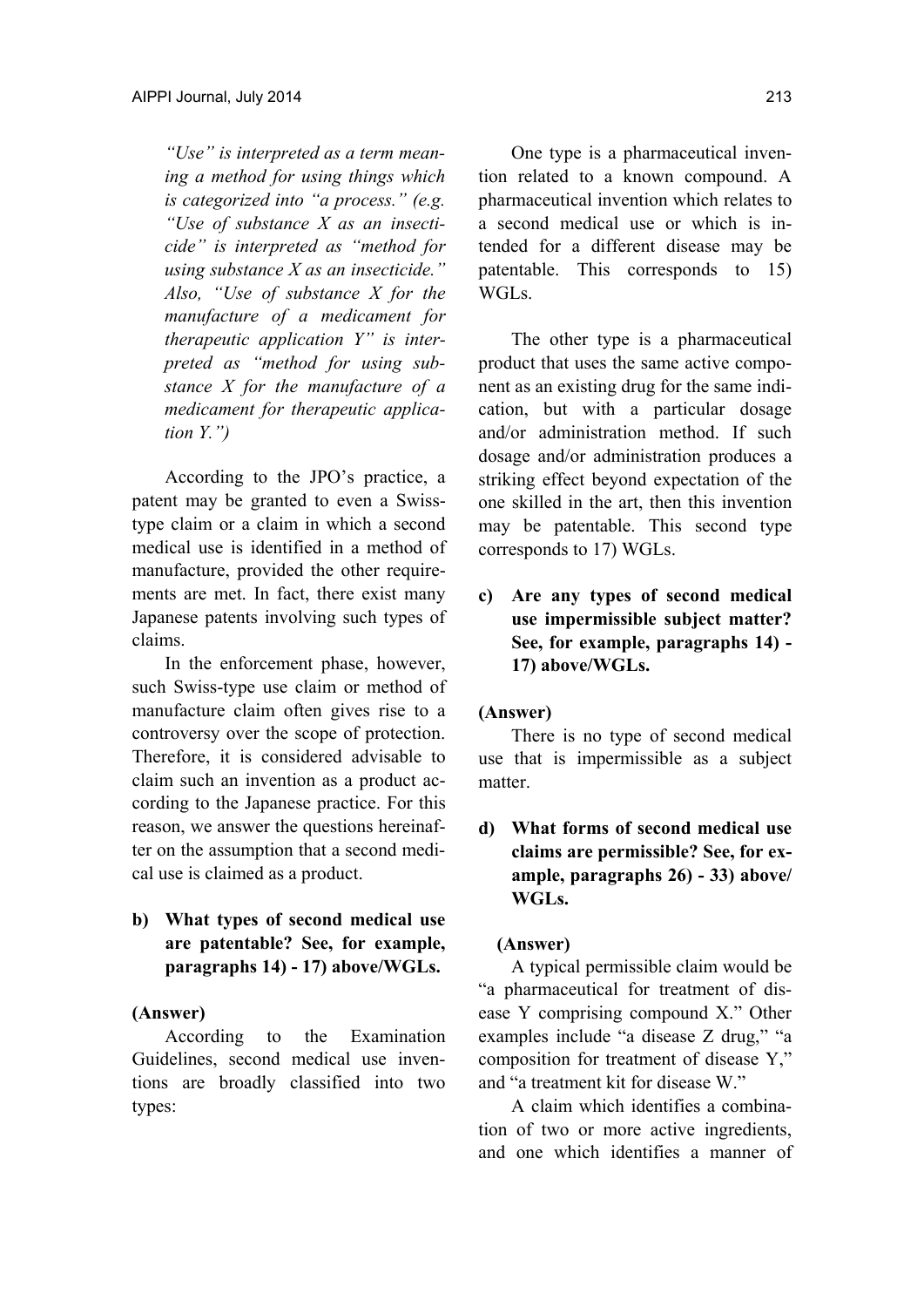treatment such as an administration interval and dosage are permissible. A Swisstype claim is also permissible. Moreover, a method of manufacture claim is also permissible. For example, "a method for manufacturing a pharmaceutical product using an ingredient extracted from humans<sup>"</sup>

**e) What forms of second medical use claims are not permissible? See, for example, paragraphs 26) - 33) above/WGLs.** 

#### **(Answer)**

A method of operating on, treating or diagnosing humans is not permissible, for example:

"A method of treating a patient suffering from disease Y comprising: administering an effective amount of compound X to the patient."

A claim directed to "use of compound X for treatment of disease Y" is also interpreted as a method-of-treatment claim and therefore not permitted.

A claim directed to "compound X for treatment of disease Y" may not be patentable due to lack of novelty when compound X has already been know. This is because such a claim can be interpreted as directed to compound X itself, not to the use qualified by "for treatment of disease Y."

**f) Has any guidance been provided by courts or the national patent office in relation to the meaning, scope and/or effect of 'treatment', 'treating' or 'use to treat' integers in second medical use claims? See, for example, paragraphs 34) - 39) above WGLs.** 

# **(Answer)**

It seems that a use invention for "treatment" of a particular disease does not have a technical scope that extends beyond this use, according to the following court precedent:

In a case of infringement on a patent claim which reads: "a preventive agent for allergic asthma containing ketotifen or pharmaceutically acceptable acid addition salt as an active ingredient," the court held that the technical scope of this invention does not cover other uses than the clamed use "prevention of allergic asthma" (Tokyo District Court decision dated 23 October 1992, case No. 1990 (Wa) 12094).

- **3) If your country permits second medical use claims:**
- **a) Who may be liable for infringement of such claims? For example:** 
	- **i) the party marketing the drug with label instructions which describe the patented use;**
	- **ii) the physician prescribing the drug for such use;**
	- **iii) the pharmacist dispensing a drug for such purpose;**
	- **iv) the patient using the drug for such purpose?**

#### **(Answer)**

i) A party who manufactures, markets, or imports the drug (with label instructions which describe the patented use) is liable for infringement (direct infringement).

ii) A physician who prescribes the drug for the patented use may be liable for infringement (the Japanese Patent Act does not provide for exemption of liabil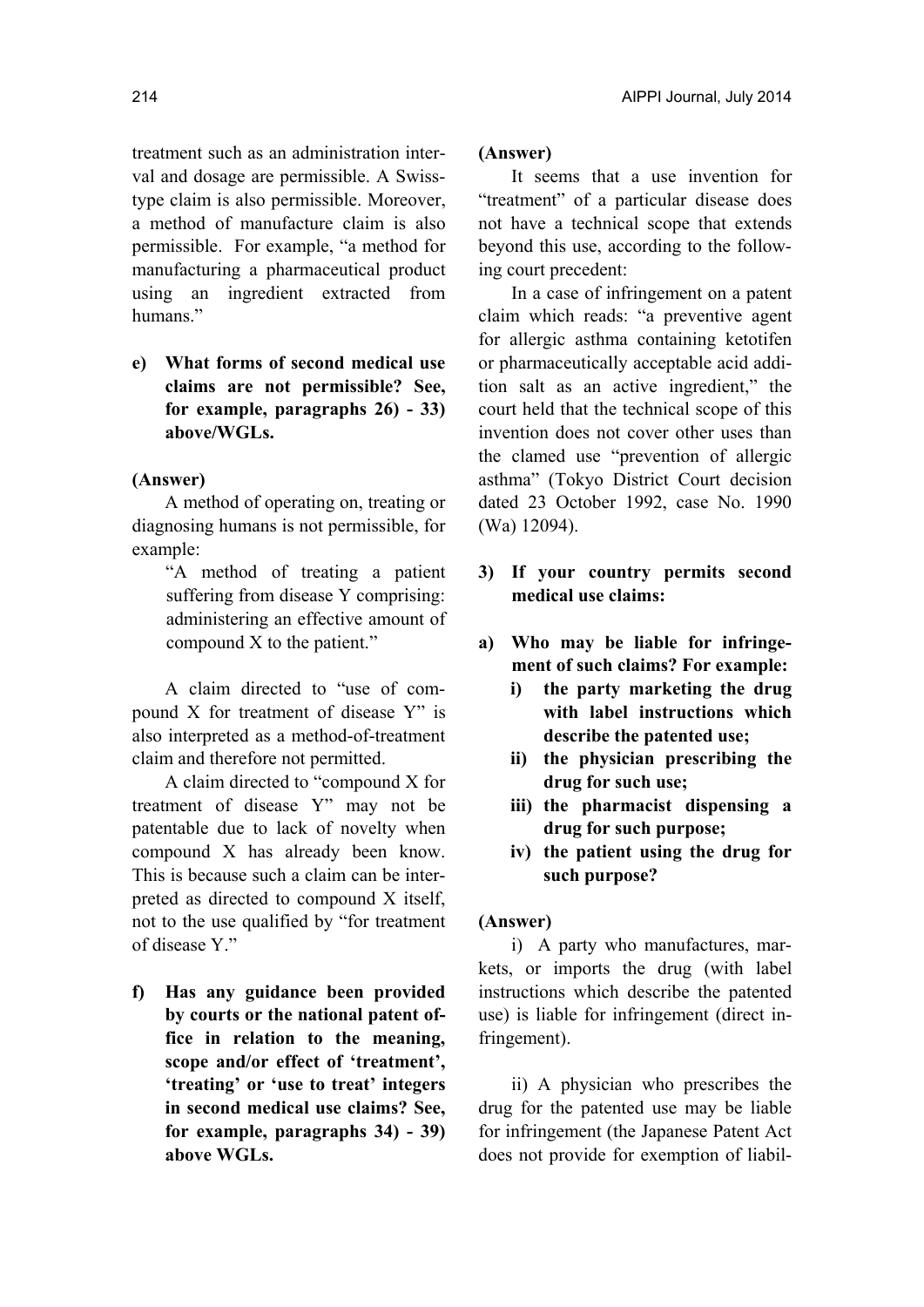ity for physicians).

iii) A pharmacist dispensed the drug for the patented use may be liable for infringement, except the case of an invention of mixed drug (Article 69(3) of the Patent Act, which is the only provision for exemption of liability under the Act).

**b) Are any parties exempt from infringement or liability for infringement of such claims? If so, what classes of party?** 

#### **(Answer)**

Physician and pharmacist: *A patent right for the invention of a medicine to be manufactured by mixing two or more medicines or for the invention of a process to manufacture such a medicine shall not be effective against the act of preparation of a medicine as is written in a prescription...* (Article 69(3) of the Patent Act)

Patient: using the drug for such purpose does not constitute the use of the patented invention "in business" (Article 68 of the Patent Act) but a personal use.

# **c) Are such claims enforceable on the basis of direct or indirect infringement? Please provide details.**

#### **(Answer)**

Yes. A second medical use claim is enforceable on the basis of direct or indirect infringement.

The act of manufacturing, marketing, importing etc. of the drug with label instructions which describe the patented use constitutes a direct infringement.

Even without label instructions which describe such use, the act of manufacturing, marketing etc. of the drug may constitute a contributory infringement of the second medical use claim, when done with the knowledge that it will be used for the patented use (Article 101(ii) of the Patent Act).

**4) If a drug is approved for more than one indication, one or more of which (but not all) falls within the claims of a patent, is it an infringement if a party makes, supplies or uses a generic version of the drug for any use?** 

#### (Notes)

If "for any use" means "whatever the use is," our answer would be "No." If you are asking whether the above-mentioned act constitutes an infringement when intended "for a use of a certain kind," our answer is as follows:

# **(Answer)**

The above-mentioned act will be found infringing only when a party makes or supplies a generic version of the drug to be intended for use defined in the patent claim, or he/she uses it for such purpose.

A typical example: if a generic product is approved for a use that falls within the claims of a patent and its package insert refers to such use, this generic product will be determined to be an infringing product that is "made or supplied to be intended for such use" (Tokyo District Court decision dated 23 October 1992, case No. 1990 (Wa) 12094)

According to another precedent, a generic product may be found infringing even if its package insert does not directly and explicitly refers to such use, but if the patentee proves that it is "made or supplied to be intended for such use"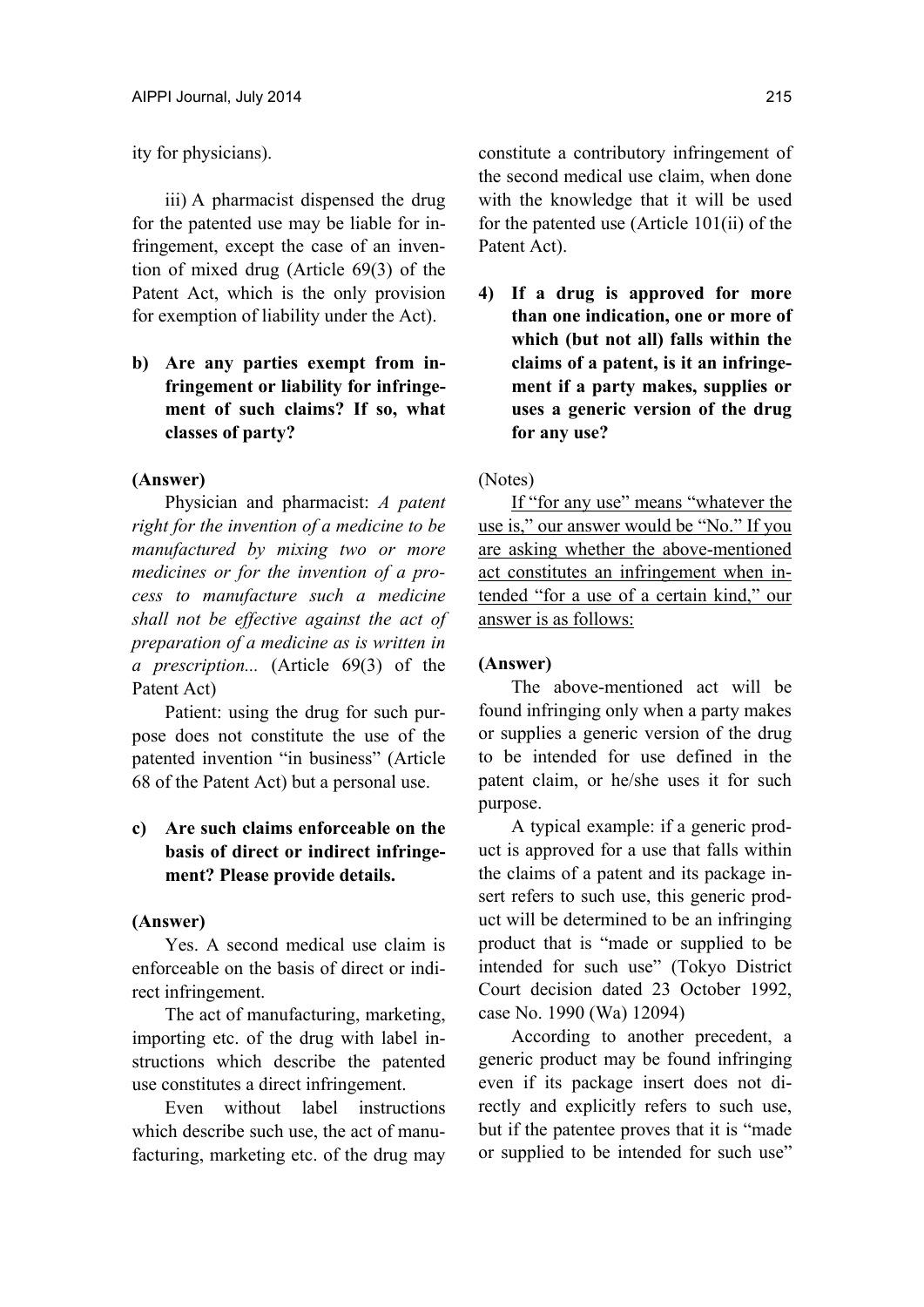based on a set of specific and objective facts (IP High Court decision dated 21 November 2006, case No. 2005 (Ne) 10125).

- **5) If the answer to Question 4) is yes, please answer the following sub questions in that context.**
- **a) Is each of the acts of making, supplying and using a form of infringement? If not, please specify which (or any other) acts which constitute infringement.**

### **(Answer)**

The acts of making and selling a product to be used for a use that is specified in the claims of a patent and the act of using the product for such use each constitute infringement (Article 2(3)(i) of the Patent Act).

**b) Is it necessary for a finding of infringement that the party making, supplying or using the generic version of the drug does so in connection with the infringing use?** 

(Notes)

We have carefully analyzed the questions, but we are not sure how "infringing use" can be different from "working (execution) for the patented use." If you use these phrases for different meanings from each other, unfortunately we do not understand your intention.

The reason for this is as follows. Under the Patent Act of Japan, a way of working for the patented use is differentiated whether "the use" is done "commercially (as a business)" or not. The "infringing use" in Question 5 c) may not be interpreted as meaning "used commercially." In Japan, for a finding of infringement, the use of an invention needs to be done "commercially" (Article 68 of the Patent Act).

Although we do not fully understand your usage of the phrases as noted above, we would like to answer the questions to the extent possible. We answer the following questions on the basis of the assumption that "infringing use" is interchangeably used with "for the patented use."

## **(Answer)**

Yes. In order for us to have a court to recognize making, supplying or using of a generic product should be "infringing use," namely, it needs to be done for the patented use.

If a certain act is found infringing regardless of its use (whether it is infringing use), this would be virtually equivalent to a situation where there is a patent on the relevant substance (compound).

As described in Q 4) above, the act of infringing use (making or supplying a generic product to be intended for the patented use or using it for such purpose) typically refers to a case where a generic product is approved for a use that falls within the claims of a patent and its package insert refers to such use. (Tokyo District Court decision dated 23 October 1992, case No. 1990 (Wa) 12094)

According to another precedent, a generic product may be found infringing if its package insert does not directly and explicitly refers to such use but the patentee proves that it is "made or supplied to be intended for such use" based on a set of specific and objective facts (IP High Court decision dated 21 November 2006, case No. 2005 (Ne) 10125).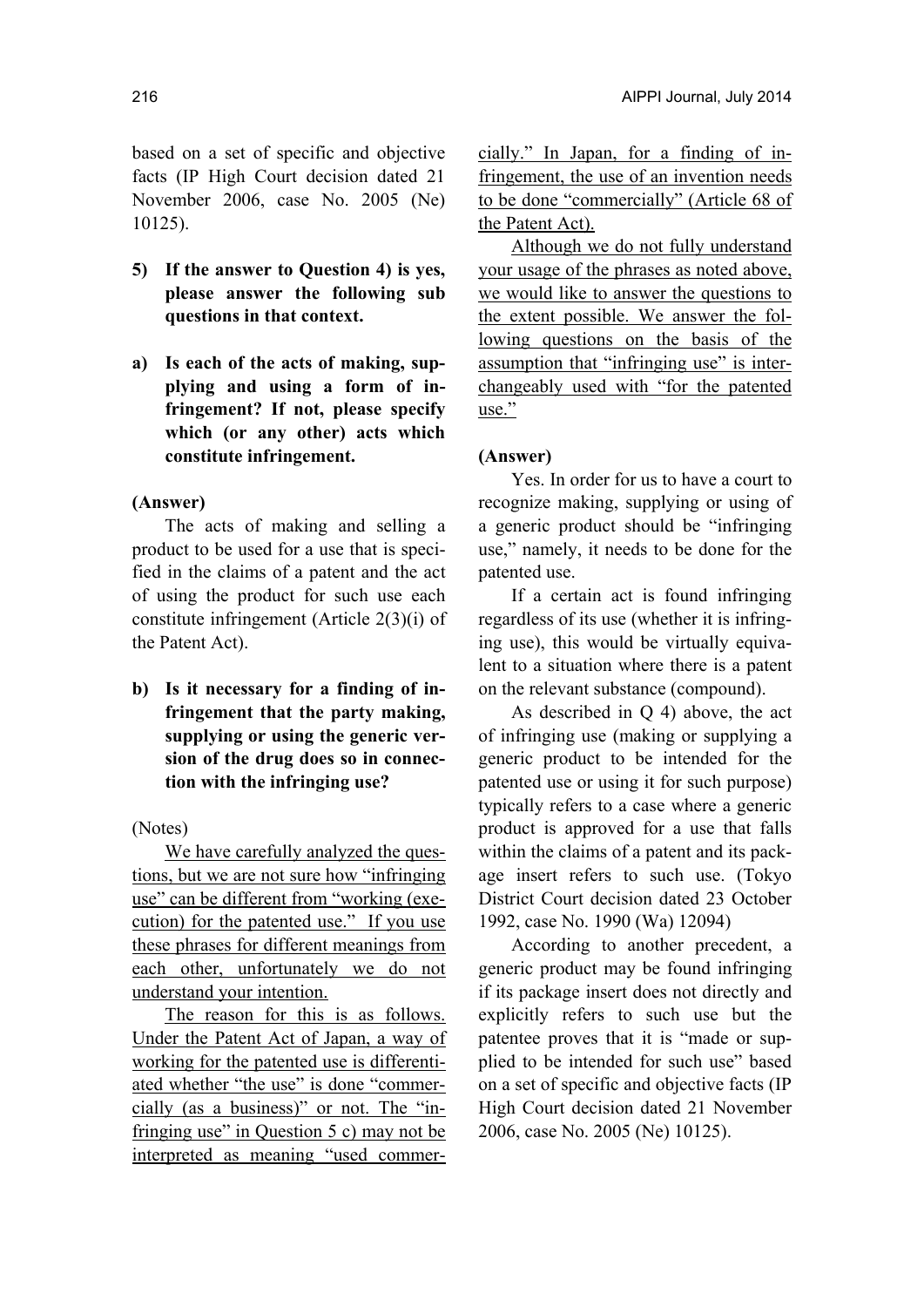**c) If yes to b), is it necessary that the party knows that their actions are in connection with the infringing use?** 

# **(Answer)**

The party's knowledge that "their actions are in connection with the infringing use (the patented use)" does not need to be argued or proved in itself.

Instead, it is necessary to argue or prove that the product is "made or supplied to be intended for such use" or "used for such purpose" based on a set of specific and objective facts. (However, when such an argument or proof is accepted, the alleged infringer probably knows that his/her action has been done for such purpose.)

(1) Specifically, the patentee could prove that the infringing product was "made or supplied to be intended for the patented use" if marketing authorization was granted from the Ministry for such use and the package insert referred to such use (Tokyo District Court decision dated 23 October 1992, case No. 1990 (Wa) 12094).

(2) In another case, the package insert did not refer to such use, but the court found that the product was "made or supplied to be intended for such use" based on a set of specific and objective facts or the party's external acts:

> The party promoted the medicinal agent in question by actively characterizing it by its pharmacological effect for which marketing authorization has not been granted and marketed a certain percentage of the products to be intended for the patented use. (IP High Court deci

sion dated 21 November 2006, case No. 2005 (Ne) 10125)

(3) There has not been a case where, without any external acts as described in (2) above, the court recognized that the product was "made or supplied to be intended for the patented use." However, such a case is possible, for example:

> A use patent held by an originator company has expired for a Use X but continues in force for a Use Y. If a generic company makes and markets a generic drug by obtaining a marketing authorization for the Use X (a "carved-out" generic drug), there will be a question as to whether this act of the generic company infringes the originator's use patent that is in force for the Use Y.

> In this hypothetical case, the generic company knows that its product also has efficacy for the Use Y, but a conclusion cannot be reached only by virtue of this knowledge. The question is whether the court would find that the product is "made or supplied to be intended for such use" when the patentee proves, in some way, the understanding among those skilled in the art (healthcare professionals) about the demand for the generic company's product for the Use Y, percentage of the preparations allocated to the Use Y, and usefulness of the Use Y. Therefore, the conclusion would depend on specific circumstances.

(4) Finally, if a very small number of people use a pharmaceutical product for its patented use to conduct a special research, but they are not aware that they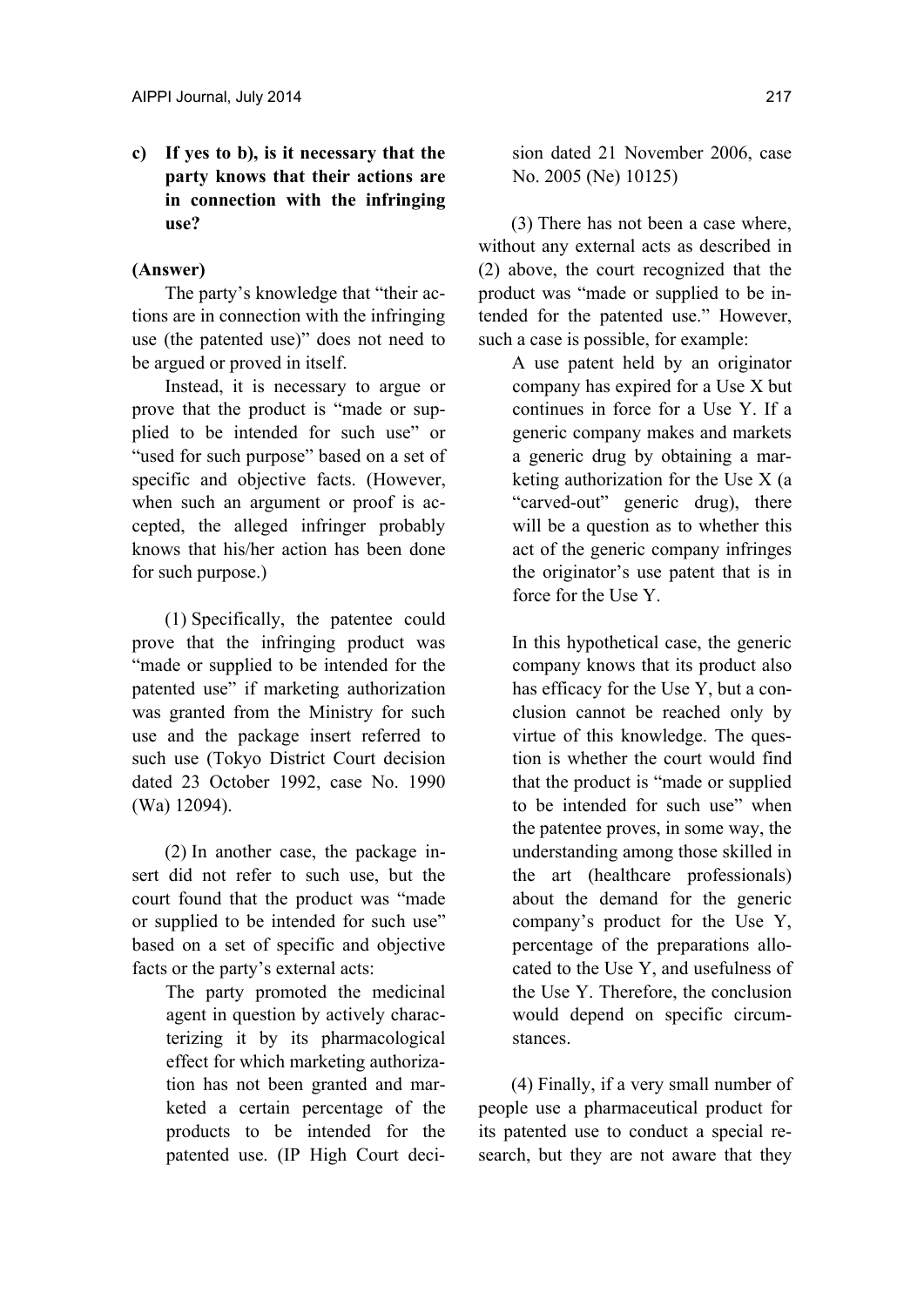In fact, there has not been a case where the court found that a patent was infringed when the alleged infringer did not know that the product in question was (would be) intended for the patented use.

So far, we have discussed direct infringement.

In relation to contributory infringement, there are two types of product: an "exclusively-used" product and an "indispensable" product. Article 101(ii) of the Patent Act provides for an indispensable product as follows:

> *Where a patent has been granted for an invention of a product, acts of producing, assigning, etc., importing or offering for assignment, etc. any product (excluding those widely distributed within Japan) to be used for the producing of the said product and indispensable for the resolution of the problem by the said invention as a business, knowing that the said invention is a patented invention and the said product is used for the working of the invention;*

For a finding of contributory infringement in relation to this type of products, it is necessary that the party makes or markets his/her product "knowing" that it is connected with the infringing use (patented use).

**d) If yes to c), what standard of knowledge is required? See, for example, paragraphs 38) and 47) above.** 

# **(Answer)**

In relation to a use invention, the party's knowledge that "their actions are in connection with the infringing use (the patented use)" does not need to be argued or proved in itself (see our answer to Q 5c) above).

However, for a finding of contributory infringement in relation to an "indispensable product," it is necessary that the party (alleged infringer) know that "the said invention is a patented invention and the said product is used for the working of the invention."

Without such knowledge, the party's act does not constitute an infringement even if it is due to negligence. The reason why an act caused by negligence is not included in the acts of contributory infringement is said to be the following:

> If a component has two or more intended uses, it would be hard for the component suppliers to be obliged to check how these components are used by their clients. Such obligation also could seriously affect the security of transactions (*Commentary on Industrial Property Law* 19th edition, published by the JPO).

As to the acts mentioned below, however, it is not necessary, for a finding of contributory infringement, that the party (alleged infringer) know that "the said invention is a patented invention and the said product is used for the working of the invention":

> *the act of producing any product to be used exclusively for manufacture of the generic product in business* (Article101(i) of the Patent Act); and *the act of possessing the said product to be assigned or exported in business* (Article101(iii)).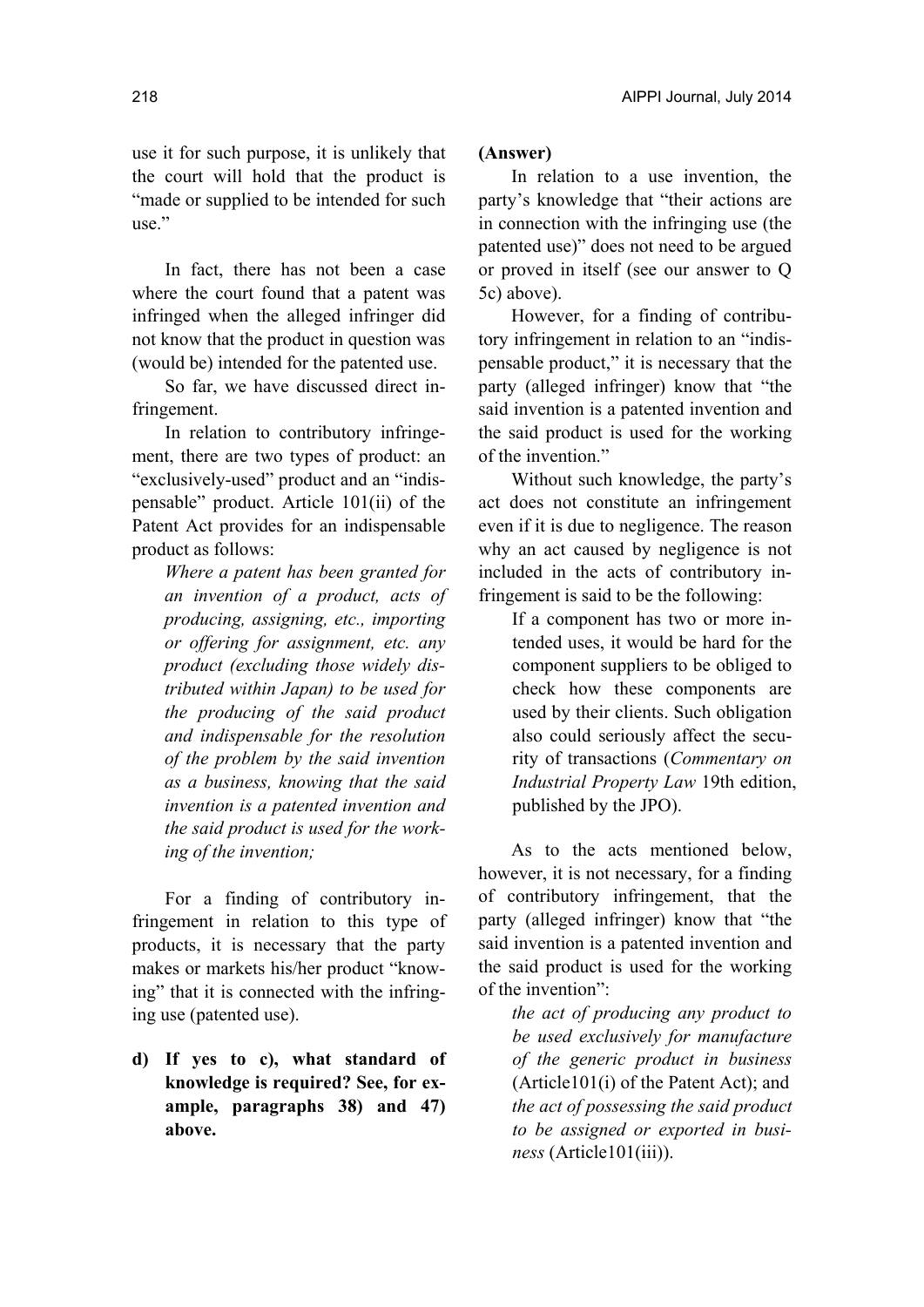**6) How do the courts determine infringement of a second medical use claim? What are the legal tests and evidentiary requirements?** 

# **(Answer)**

See our answer to Q 4) above.

As described in Q 5c) above, according to the Japanese practice, the party's knowledge that "their actions are in connection with the infringing use (for the patented use)" does not need to be argued or proved in itself, except for certain cases of contributory infringement.

- **7) What relief is available for infringement of a second medical use claim:**
- **a) at a preliminary / interim / interlocutory level?**
- **b) by way of final relief?**

#### **(Answer)**

Injunctive relief is available both at a) preliminary level (preliminary injunction) and b) by way of final relief (permanent injunction). In Japan there is no argument that such relief should not be available to medical use claims or to second medical use claims. Actually, there are several cases where the court granted a permanent injunction in infringement proceedings related to second medical use claims.

According to a court precedent, the scope of injunctive relief (including preliminary injunction and permanent injunction) is limited to the product (preparations) intended for a use of the invention and does not extend to the compound contained as the active ingredient:

Tokyo District Court decision dated 23 October 1992, case No. 1990 (Wa) 12094 (*Chiteki Saishu* vol.24 No.3 page 805; *Hanrei Jihou* No.1469 page 139). The name of a second medical use invention: "a preventive agent for allergic asthma containing ketotifen or pharmaceutically acceptable acid addition salt as an active ingredient. The court did not grant an injunction against the use of "fumarate compound (ketotifen fumarate) expressed as the chemical formula in the left column..." which is the active ingredient for a pharmaceutical product. The court granted an injunction only against the marketing of the pharmaceutical product for periodic and continued use (containing ketotifen fumarate as its active ingredient; indicated for treatment of bronchial asthma, asthma, and allergic asthma; administered orally twice a day: after breakfast and at bedtime). As of 25 May 1992, its product names were: "Zaditoma Capsule" (defendant: Kyowa Pharmaceutical Industry Co., Ltd.); "Ketotilon Capsule" (defendant: Ohara Pharmaceutical Co., Ltd.); and "Saldimen Capsule" (defendant: Tatshumi Kagaku,  $Co.$  Ltd.).

(See also our answer to Q 5) above.)

**8) In respect of Question 7)a), can a preliminary / interim / interlocutory injunction be granted solely upon the statements provided in the product packaging or based on the writing of a prescription? If not, what is the basis for relief?** 

#### **(Answer)**

According to the Japanese practice, a preliminary injunction may be granted solely upon the "statements provided in the product packaging" or the "writing of a prescription (package insert)" if they refer to the patented use, which will be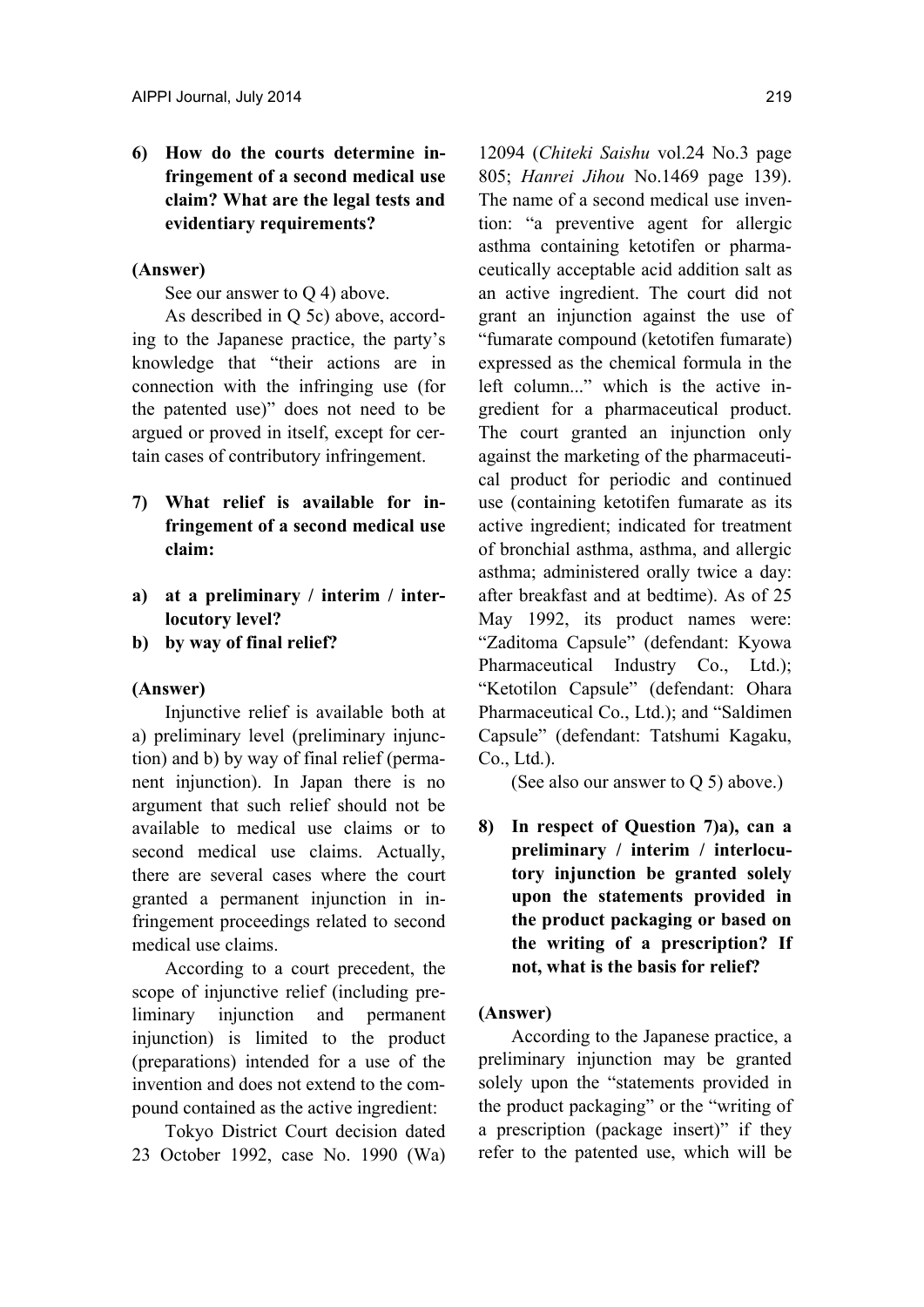considered as sufficient evidence on "uses of invention." (Although the decision of case No. 1990 (Wa) 12094 was on a permanent injunction, it is applicable to the case of a preliminary injunction.)

As to proof of the sufficiency on other constituent elements than "uses of invention," the package insert describes the active ingredients, their content, etc. and therefore, any other evidence is often not necessary for these elements.

According to the current practice in Japan, in order that the court may find evidence sufficient on the constituent elements, the required level of firm belief is the same in both cases of preliminary and permanent injunctions. Consequently, it is not the case in Japan that a preliminary injunction may be granted based on less evidence as compared to a permanent injunction. In fact, there have been very few cases where a preliminary injunction was granted in advance of a permanent injunction in patent infringement cases. (It is possible, of course, to seek a preliminary injunction alone.)

The reason for such practice in Japan is that a request for preliminary injunction against patent infringement is handled in *inter partes* proceedings where an argument of the other party (alleged infringer) is always heard. Since the other party often asserts reasons for insufficiency and defense of invalidity, the same level of arguments and evidence are provided as in the case of a permanent injunction, which is allowed by the court. Therefore, if a patentee files requests for both preliminary and permanent injunctions around the same time, both proceedings will be carried out in parallel. In this respect, there is a big difference from those countries where *ex parte* proceedings are carried out.

Since "necessity of preservation" is a requirement for a preliminary injunction, there are more facts to be proved formally for the grant of a preliminary injunction than a permanent injunction. However, there have been very few decisions that reject a request for preliminary injunction in patent infringement cases due to the denial of "necessity of preservation." (e.g. If a generic company has started a procedure to obtain approval under the Pharmaceutical Affairs Act, it is highly likely that the court recognizes the necessity of preservation.)

In the decision of case No. 1990 (Wa) 12094 mentioned above, a claim in the original specifications said, "an agent for prevention or treatment of allergic symptoms..." but the patented invention was "a preventive agent for allergic asthma."

Therefore, for the grant of an injunction against each of the defendants' products, the plaintiff needed to argue and prove that each of the products was "a preventive agent for allergic asthma," not "a treatment agent for allergic symptoms"

In the decision, the court evaluated the details of the package inserts and concluded, "each of the defendants' products is 'a preventive agent for allergic asthma' as claimed in the patent. This is not an agent to be administered to a patient who has an acute attack of allergic bronchial asthma, but is an agent to be periodically and continuously administered to prevent a patient with a diagnosis of asthma from having an attack. Consequently, this product is determined to be an agent for preventing an acute attack of allergic bronchial asthma.

In this decision, the court determined the sufficiency of evidence on "uses of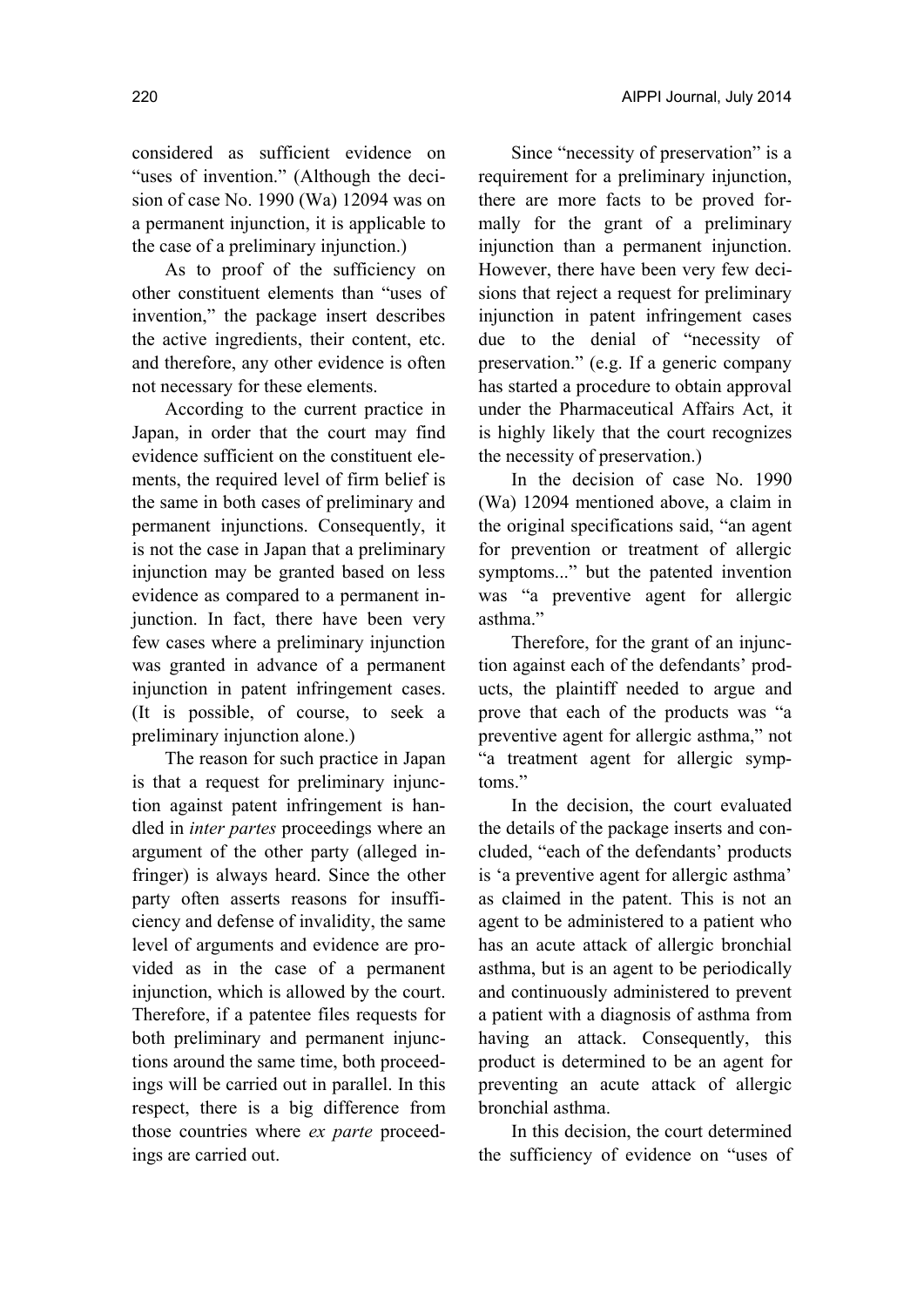invention" solely based on the package inserts of the defendants' products.

(See also our answer to Q 5) above.)

# **9) In respect of Question 7)b), what level of proof is required to obtain a final injunction?**

# **(Answer)**

According to the Japanese practice, as described above, evidence on "uses of invention" may be found sufficient based on the product information leaflet if it refers to the patented use, and a permanent injunction may be granted (case No. 1990 (Wa) 12094).

If the party has not obtained approval under the Pharmaceutical Affairs Act for an effect/efficacy of the drug in the patented use and the package insert does not refer to such use, but the patentee can prove that it is marketed to be intended for such use by off-label prescription, then evidence on "uses of invention" will be sufficient.

For example, the IP High Court's decision (21 November 2006, case No. 2005 (Ne) 10125) says, "Generally, to exploit a use invention of a drug, the patentee obtains approval under the Pharmaceutical Affairs Act for an effect/ efficacy of the drug in such use. In the case of a medical use patent, however, a mere act of marketing the drug to be intended for such use may constitute exploitation of the invention, whether with or without approval under the Act. Even though such an act of marketing may be against the Act in some way, this should be considered as exploitation of the invention, as long as the party actually markets the drug to be intended for such use. Typically, the patentee exploits a use invention of a drug by manufacturing or marketing the drug with its label or packaging that directly and explicitly refers to the patented use. Even without such direct and explicit indication, however, if it is apparent, under certain circumstances, that the drug is marketed to be intended for such use, exploitation of the invention may be equally proven. As stated above, cilostazol, the active ingredient of the patented medicinal agent, is widely recognized as a medicinal agent for prevention of restenosis after PTCA. The appellee promoted the drug by actively characterizing it as being effective for prevention of restenosis and marketed a certain percentage of the products to be intended for the patented use. For this reason, it is found that the appellee exploited this use invention."

Incidentally, in the United States or other countries where common law and equity coexist, there are equitable requirements to be met for grant of an injunction (both provisionary and permanent) in addition to sufficiency of evidence (e.g. U.S. Supreme Court decision on the *eBay Inc.* case).

In Japan, an injunction (both provisionary and permanent) is traditionally granted when evidence on the constituent elements (including "uses of invention") is found sufficient. This holds true for second medical use inventions. Although there is debate over whether a request for injection may be rejected for public interest reasons, no precedent exists for this issue at this time.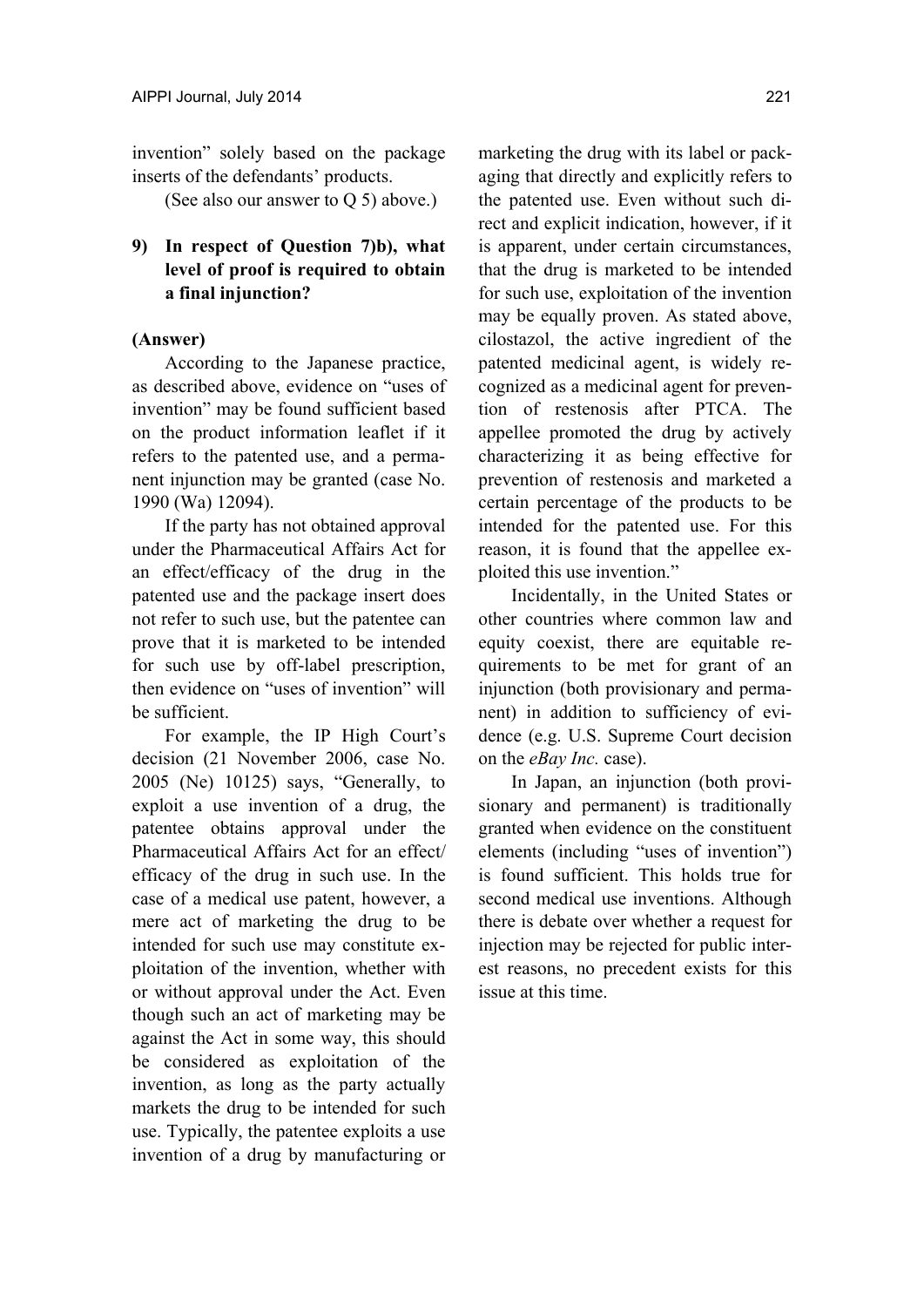# **II. Policy considerations and proposals for improvements to your current law**

**10) If your country permits second medical use claims, please answer the following sub questions.** 

# **a) What are the policy reasons behind permitting such claims?**

#### **(Answer)**

As part of amendments to the Patent Act in 1975, Japan introduced the system for substance patents and abolished a provision under which pharmaceutical inventions were not eligible for patent protection. In preparation for this amendment, the Industrial Property Council conducted hearings for academic experts and related industrial circles.

From the viewpoint of public interests, the Council decided, "pharmaceutical patents will not have adverse effects on people's lives because there are many types of similar pharmaceutical products available in the market these days."

The pharmaceutical industry commented, "Since the prohibition of chemical and pharmaceutical patents is one of the factors that have brought about technical gaps, we hope that these gaps will be gradually closed after lifting of the prohibition."

There was no discussion, in particular, on whether there should be a distinction between the first and second medical uses. Prior to the introduction of the substance patent system, use inventions were already accepted for other than pharmaceutical and food uses, without distinction between the first and second uses. Partly because of this situation, it seems that there was no special reason for distinction between the first and subsequent medical uses.

It was found recently that an invention of a medicine characterized by its dosage and/or administration method (including cell/tissue-based medicine) is eligible for patent protection. According to a report dated 29 May 2009 by the Advanced Medical Patent Review Committee, a reason behind this change is as follows:

The Committee that was set up the Cabinet Office discussed the following:

- (i) Importance of dosage and administration method to a drug,
- (ii) Needs of the public and importance of incentive measures
- (iii) Adequacy of a system where a pharmaceutical invention of a new dosage and/or administration method is protected as an invention of "a product," and
- (iv) Impact on burden of expenses and free access to patients.

After the discussions, the Committee reached the following conclusion:

"It is important to promote R&D of drugs that may dramatically reduce the occurrence of side effects or greatly improve the quality of life (QOL) of patients, through the renovation of dosages and/or administration methods. To expand the availability of these drugs, it is necessary to provide protection to pharmaceutical inventions of new dosages and/or administration methods that achieve greater effect than expected by the experts. This type of inventions should be protected as an invention of "a product," and to this end, the Examination Guidelines should be revised by taking into consideration presented specific examples."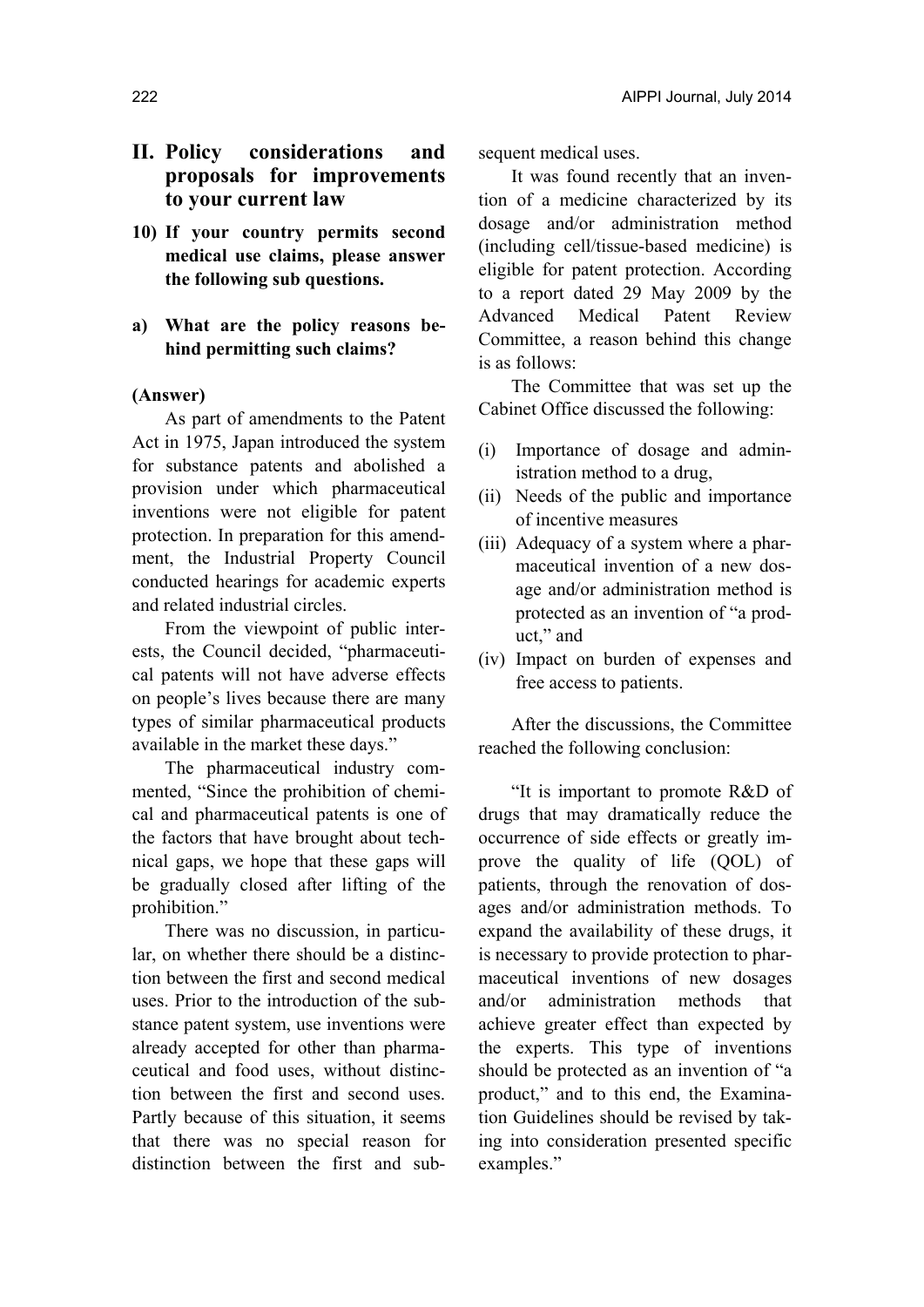**b) Are such claims as are currently permissible in your country considered to strike the right balance between the interests of relevant stakeholders?** 

# **(Answer)**

Basically, a generic version of the drug is equivalent to its originator drug in the effect or efficacy. In Japan, it is allowed to obtain marketing authorization for a generic by "carving out" the patented indications from its product information, which serves as a prevention of "ever-greening" of originator pharmaceutical patents. For this reason, we think that second medical use claims help strike a good balance between the originator and generic manufacturers in our country.

As with an invention of a pharmaceutical composition, a second medical use invention is useful and it is the fruit of considerable time and effort. The lack of patent protection would allow free riders to exploit second medical uses and discourage the developers, against the intent and purpose of the patent system that is to promote inventions.

**c) Is it considered that such claims better serve the interests of some stakeholders and/or are detrimental to other stakeholders?** 

# **(Answer)**

As described in b) above, patent protection for second medical use inventions is not conducive to "ever-greening," and therefore, not detrimental to any stakeholders at all. On the contrary, such protection may encourage the originator pharmaceutical companies to establish new therapeutic uses of their existing pharmaceutical products by making a considerable investment in additional clinical development. As a result, such protection may hopefully provide benefit in the future to patients suffering from disease without a cure.

- **d) If there is any empirical or anecdotal data available, please address the following.** 
	- **i) What is the prevalence of second medical use claims in your country?**

## **(Answer)**

Since we cannot find any objective data or means used to study second medical use claims separately from other claims, we are not sure about the prevalence of second medical use claims in Japan. However, our answer to ii) below provides some information on patents that contain second medical use claims in certain technical fields.

# **ii) What is the profile of patentees for second medical use claims in your country?**

#### **(Answer)**

Utilizing the use of "F-term," the JPO's original system for classifying Japanese patent documents, we conducted a brief study of the profile of patentees of second medical use inventions in Japan. Note that the results shown below are rough data because it was difficult to exactly identify second medical use patents and categorize their patentees into groups.

IPC: A61K31/00-31/327 (Medicinal preparations containing organic active ingredients, excl. heterocyclic compounds). F-term 4C206 AA01 is assigned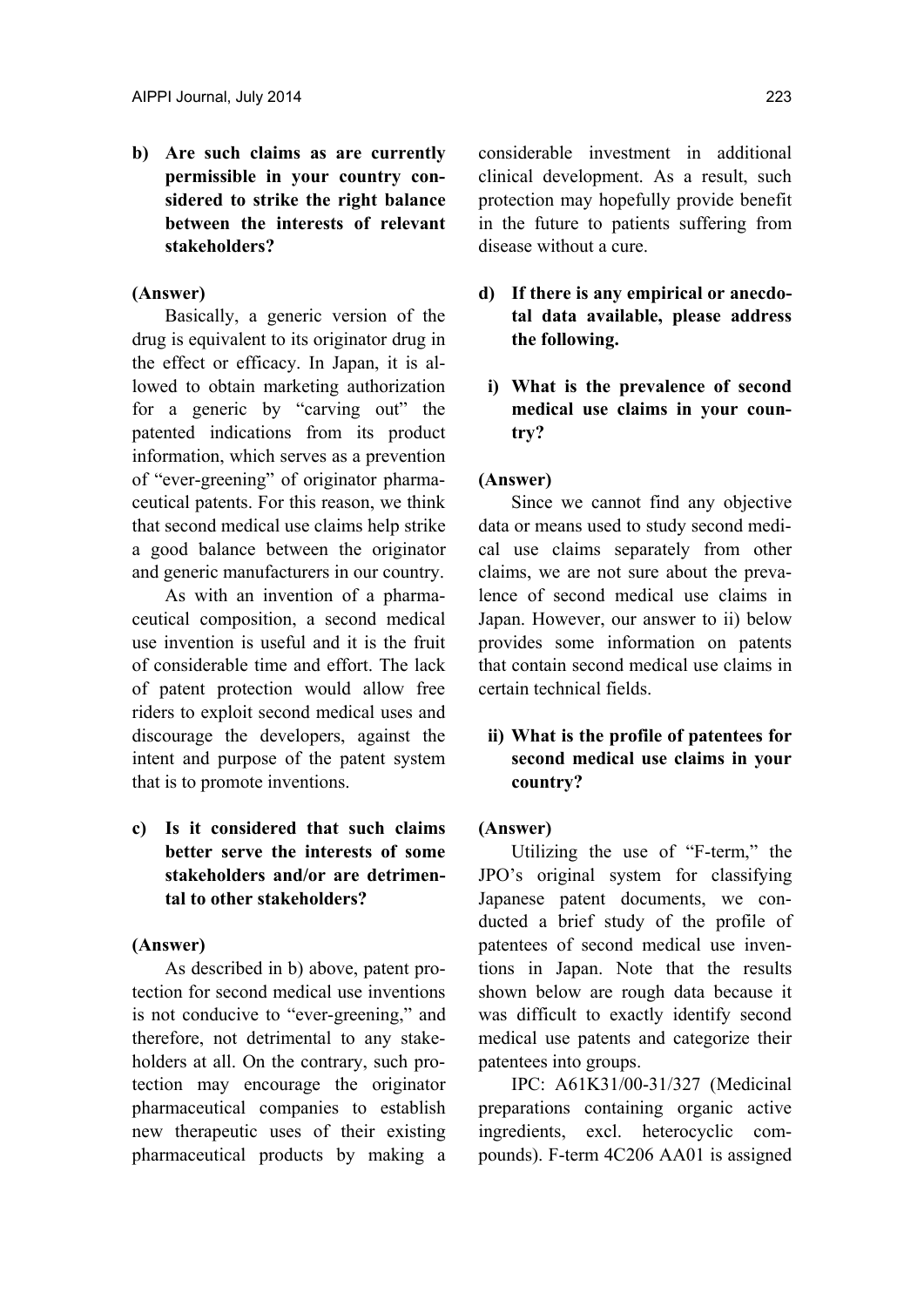to a patent application that has a medical use claim for a medicine containing an acyclic or carbocyclic compound.

IPC: A61K31/33-33/44 (Medicinal preparations containing organic active ingredients such as heterocyclic compounds, and medicinal preparations containing inorganic active ingredients). F-term 4C206 AA01 is assigned to a patent application that has a medical use claim for a medicine containing other organic and inorganic compounds.

IPC: A61K35/00-35/76 (Medicinal preparations containing material or reaction products thereof with undetermined constitution). F-term 4C087 AA01 is assigned to a patent application that has a medical use claim for a medicine containing material from animals or microorganisms.

IPC: A61K37/00-37/66, 41/00-45/08, 48/00 (Medicinal preparations containing protein materials, lipoids or derivatives thereof, medicinal preparations containing other active ingredients etc). F-term 4C084 is assigned to patent applications that cover medicines containing protein lipid enzymes and other bio-medicines.

IPC: A61K35/78-35/84 (Materials from plants). F-term 4C084 is assigned to patent applications that cover medicines containing plant substances.

These five F-term categories do not cover all second medical use inventions but you can see an overall trend of the patentees of such inventions.

For classification by therapeutic activity of medicinal preparations, the JPO also uses the sub-class A61P (specific therapeutic activity of chemical compounds or medical preparations) of the IPC 8th edition.

As second medical use patents, we studied those patents that are categorized into IPC A61P and correspond to one of the F-term codes 4C206 AA01, 4C086 AA01, 4C087 AA01, 4C088, and 4C084. The number of applications for second medical use patens that have been filed since 1 January 2000 is 27,070.

We classified these 27,070 patents by type of patentees: 9,589 originator and 1,862 generic pharmaceutical companies (314 of them are classified as both originator and generic companies).

4,446 patents are held by 85 domestic originator companies (52 of them are members of the Japan Pharmaceutical Manufacturers Association (JPMA) and the remaining 33 are not JPMA members).

5,372 patents are owned by 39 foreign originator companies (20 of them are JPMA members and the remaining 19 are non-members). (Note that a domestic subsidiary of a foreign company is counted as a foreign company.)

On the other hand, 1,725 patents are held by 66 domestic generic companies (35 of them are members of the Japan Generic Medicines Association (JGA) and the remaining 31 are not JGA members.

179 patents are owned by 45 foreign generic companies (4 of them are JGA members and the remaining 41 are nonmembers). (Note that a company that belongs to both the JPMA and the JGA is counted as a JPMA member.)

1,012 patents are owned by patentees whose names include "university" and two of them are also classified as originator and generic pharmaceutical companies.

From these results, we conclude: it seems that approx. a third of the patentees of second medical use patents are originator pharmaceutical companies, a fifteenth of them are generic companies, and a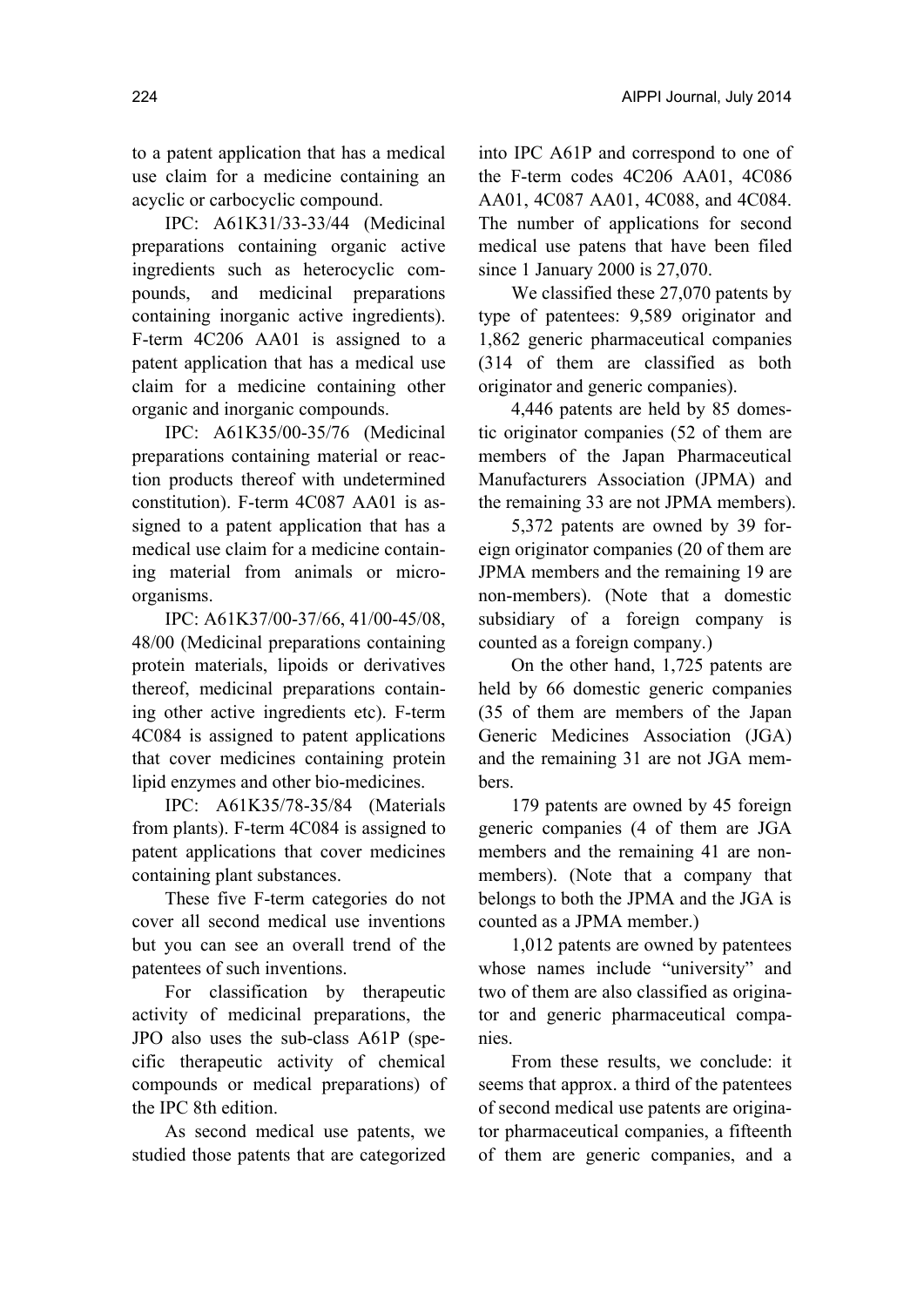thirtieth are universities. Although the results may vary depending on how they are classified, foreign originator companies hold more second medical use patents than domestic originator companies. On the other hand, domestic generic companies hold more second medical use patents than foreign generic companies.

- **11) If your country does not permit second medical use claims, please answer the following sub questions.**
- **a) What are the policy reasons behind not permitting such claims?**
- **b) Would such claims serve the interests of relevant stakeholders?**
- **c) Would such claims be considered to better serve the interests of some stakeholders and/or be detrimental to other stakeholders?**
- **12) To what extent does your country's law in relation to second medical use claims affect the pharmaceutical industry (originator and generic) in your country?**

### **(Answer)**

According to the Japanese practice, a medical use invention basically needs to be identified as an invention of "a product." Therefore, it is difficult to grant a right to such an invention by identifying its technical aspect directly (or in a straightforward manner) as "a process," which is the essential part of the invention. For this reason, it is possible that the perception of the subject matter of a patent in the process of examination at the patent office may be different from the perception of it during proceedings before the court.

Consequently, we can say that a

second medical use patent poses a potential risk for unnecessary disputes between a person (patentee) who enforces his/her right and a person (third party) who is affected by the enforcement of rights (e.g. an invention of a method for combined use of two or more medicinal agents). Since it is possible that there will be new types of second use inventions in the future, patent protection may not be provided adequately to such inventions under the current restrictions where a use invention basically needs to be represented in the form of a product (thing).

# **III. Proposals for harmonisation**

The Groups are invited to put forward proposals for the adoption of harmonised laws in relation to second medical use claims. More specifically, the Groups are invited to answer the following questions *without* regard to their existing national laws.

# **13) Is it desirable to permit second medical use claims?**

# **(Answer)**

Undoubtedly, it takes considerable effort and cost to develop second medical uses. Since such an invention serves the public interest, it seems worthwhile to promote the development by offering an incentive in the form of grant of patents. For this reason, we think it is desirable to permit second medical use claims.

# **14) Is harmonisation of laws relating to second medical use claims desirable?**

#### **(Answer)**

Pharmaceutical inventions have a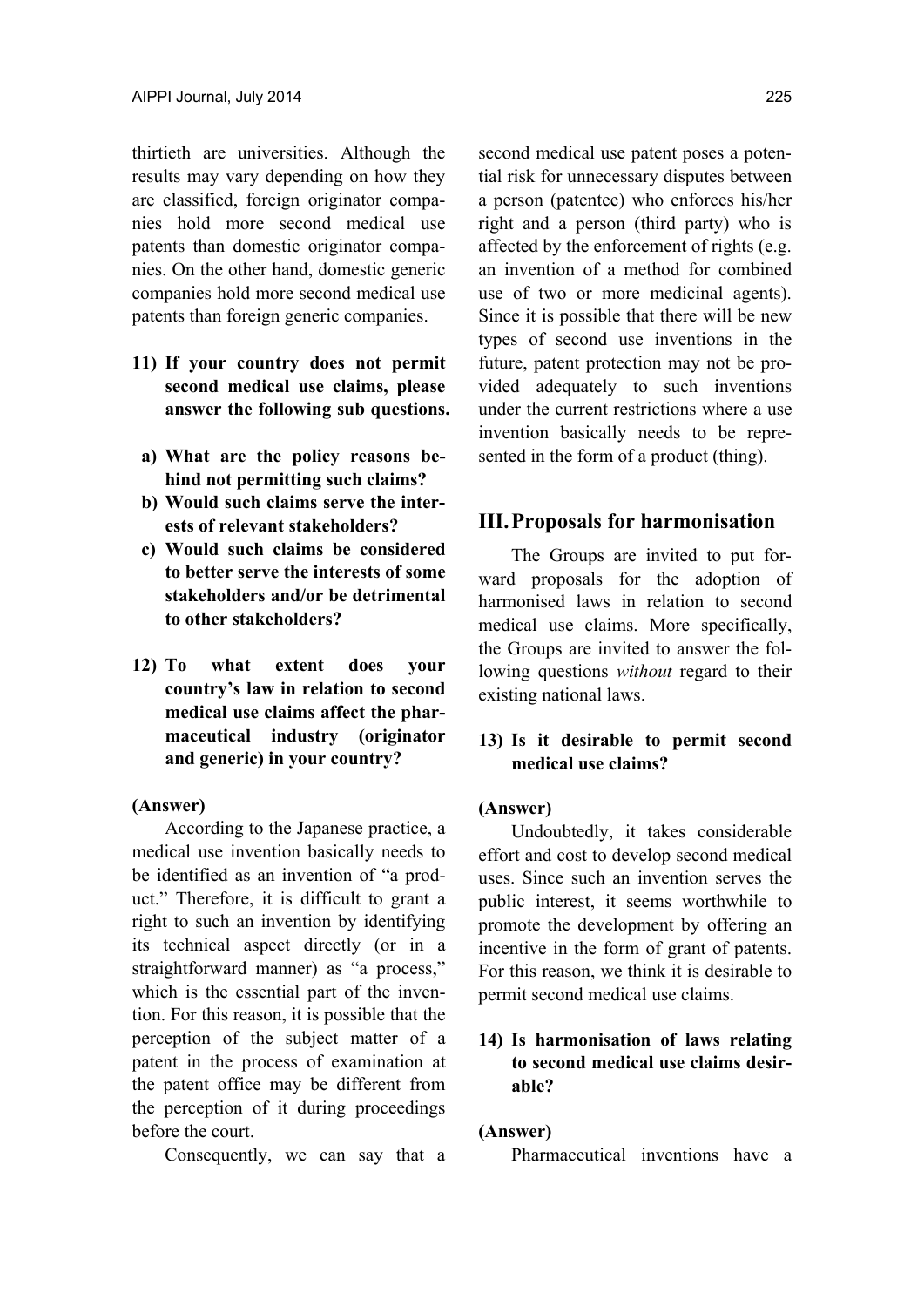huge economic impact and related patent applications are often filed in many countries in the world. We think that international harmonization of laws is desirable from the viewpoint of improvement of predictability of inventors (applicants) and promotion of the development of second medical uses.

- **15) Please provide a standard that you consider to be best in each of the following areas relating to second medical use claims.**
- **a) Types of second medical use constituting permissible subject matter. See, for example, paragraphs 14) - 17) above/WGLs.**

## **(Answer)**

The types of second medical use mentioned in Q 2b) above should be permitted. These uses are not easily conceived from known technologies and serve the public interest. We think it is worthwhile to promote the development these uses by offering an incentive in the form of grant of patents.

**b) Types of any second medical use constituting impermissible subject matter. See, for example, paragraphs 14) - 17) above/WGLs.** 

#### **(Answer)**

We do not think there are any types of second medical use that should not be permitted as a subject matter.

**c) Form of permissible claims. See, for example, paragraphs 26) - 33) above/WGLs.** 

#### **(Answer)**

The forms of claim described in Q

2d) above, "a drug for treating disease Z," "a composition for treatment of disease Y," and "a treatment kit for disease W" should be permitted because they do not have any negative aspects, in particular. In addition, a method of operating on, treating or diagnosing humans, e.g. "Use of compound X for treatment of disease Y" described in Q 2e) should be permitted to the extent that health-care professionals are not hindered from freely working on operation, treatment and diagnosis.

# **d) Form of impermissible claims. See, for example, paragraphs 26) - 33) above/WGLs.**

### **(Answer)**

It is desirable that a Swiss-type claim be impermissible, because its scope of protection is not clear.

# **e) Who may be liable for infringement?**

# **(Answer)**

When taking the following as an example of second medical use claim: "a pharmaceutical composition for treatment of disease xx containing an active ingredient A," a party who manufactured, marketed, or imported said pharmaceutical product (intended for the patented use described in its label instructions) may be liable for infringement.

# **f) Any parties/institutions that should be exempted from infringement or liability for infringement.**

#### **(Answer)**

If a patent right extends to the use or prescription of the drug that is part of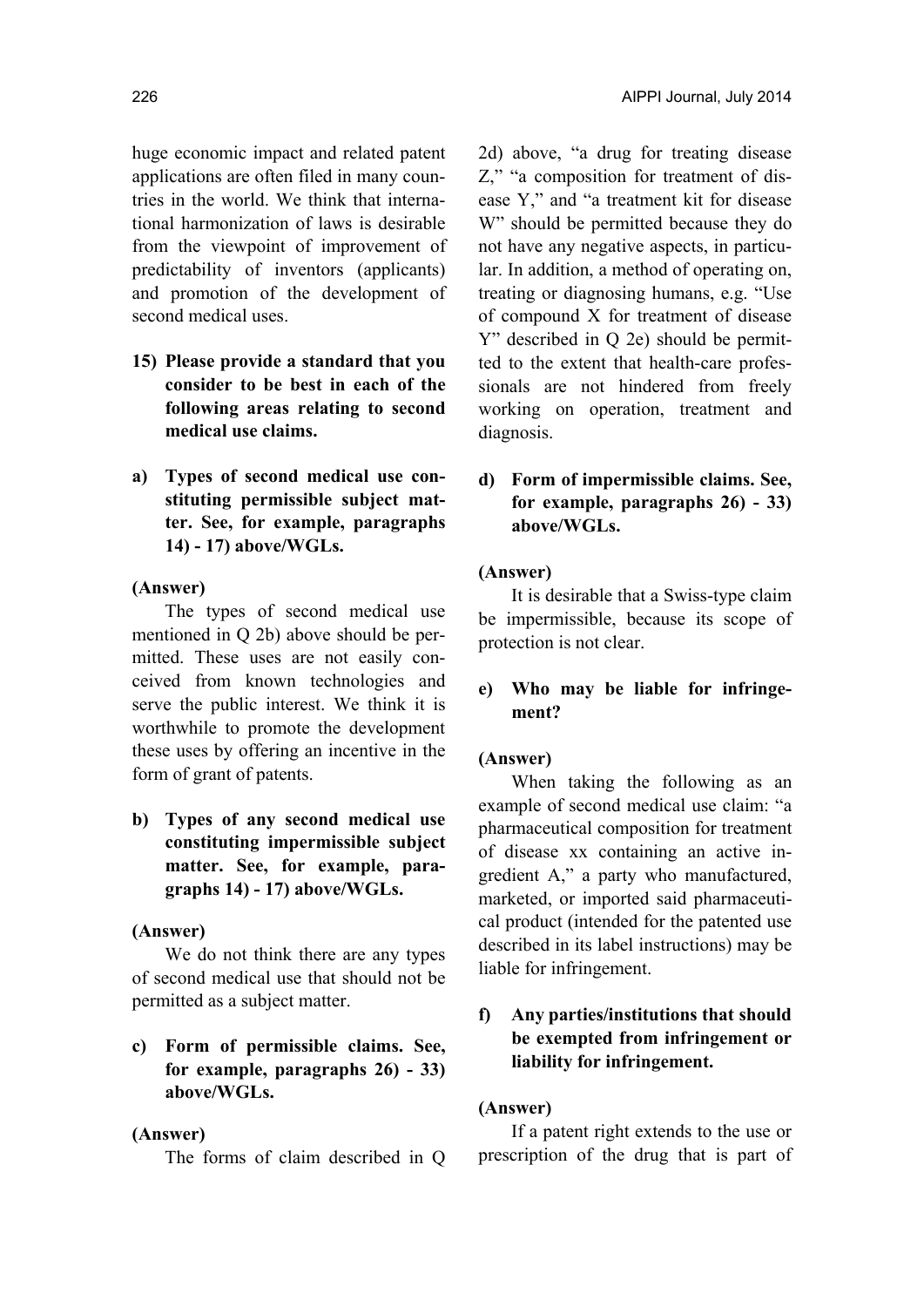treatment by the physician or to the pharmacist's act of dispensing it, they will be hindered from freely engaging in their healthcare activities. Therefore, the physicians, pharmacists, other healthcare professionals and medical institutions for which they work (hospitals, clinic, pharmacies, etc.) should be exempted from infringement or liability for infringement. Personal use by a patient should also be exempted from infringement.

**g) Where a drug is approved for more than one indication, one or more of which (but not all) falls within the claims of a patent, the acts that should constitute patent infringement, and in particular, the standard of knowledge of the alleged infringer.** 

#### **(Answer)**

If a certain act may be found infringing regardless of its use, this would be virtually equivalent to a situation where there is a patent on the relevant substance (compound). A party should be liable for infringement only when he/she makes or supplies a generic product to be intended for such use as defined by the patent claim, or he/she uses it for such purpose. A typical case is where the generic product is approved for a use that falls within the claims of a patent and its package insert refers to such use. If the package insert does not refer to such use, but it is apparent, from the party's external acts, that the product is "made or supplied to be intended for such use" or "used for such purpose," infringement should be found. In such a case, from the existence of the disclosed patent, it should be presumed that the party's acts are carried out

intentionally or negligently and the party should be liable for infringement regardless of whether he/she knows that his/her actions are in connection with the infringing use. Furthermore, if the party makes or markets any product (except for those products that are in wide circulation in the market) that is used for the production and indispensable for solving the technical problems based on the invention, with the knowledge that it is used for such purpose, he/she should be liable for infringement, or contributory infringement, at least.

- **h) Relief available upon a finding of infringement:** 
	- **i) at a preliminary / interim / interlocutory level; and**
	- **ii) by way of permanent relief.**

#### **(Answer)**

Injunctive relief should be available both at a preliminary level (preliminary injunction) and by way of final relief (permanent injunction). In both cases, however, arguments of the alleged infringer should be heard.

# **i) In each case for h)i) and h)ii), the level of proof for the granting of such relief.**

### **(Answer)**

Even in proceedings for provisional disposition, the same level of proof should be required as compared to ordinary patent infringement litigation, and there is no reason, in particular, for mitigation of burden of proof. In the case of a second medical use patent, however, if "statements provided in the product packaging" or the "writing of a prescrip-